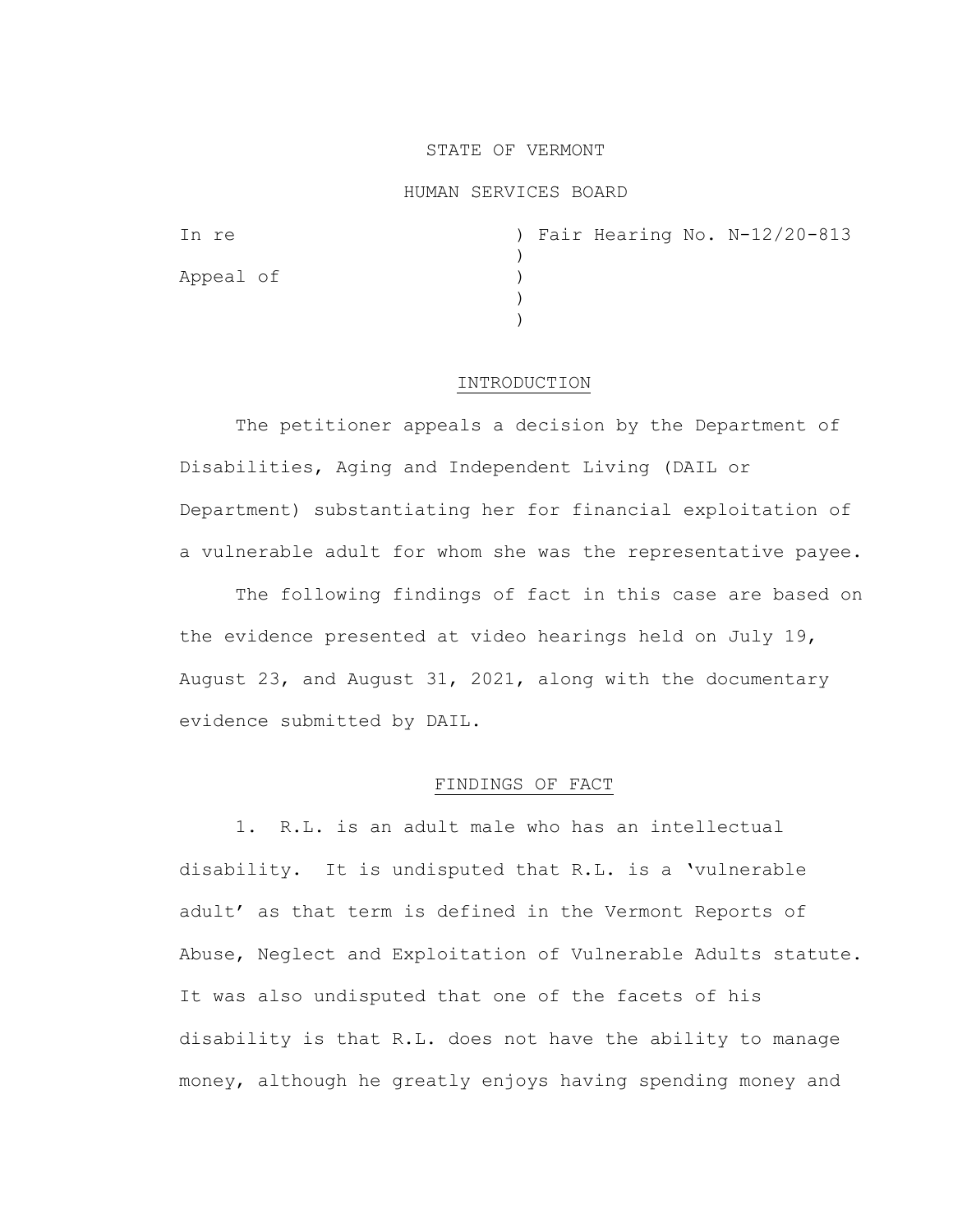shopping. He receives income from Social Security and must have a representative payee to manage those funds.

2. During the period of July 2018 through June 2020, petitioner's Social Security income fluctuated. In the beginning, his income was averaging slightly over \$800 but toward the end of 2018 and until September 2019 there was an 11-month period where his income decreased to between \$552- \$566/month. Then, from October 2019 through 2020, R.L.'s Social Security income increased to approximately \$855/month. During this period, petitioner also received two (2) stimulus checks from the government, one for \$1,200 and one in an unspecified amount.

3. This appeal involves the issue of whether petitioner financially exploited R.L. while she served as his representative payee from July 2018 to June 2020. The Department substantiated petitioner for financial exploitation on the basis that she (1) did not pay all of R.L.'s rent, and (2) more broadly, that she used some of R.L.'s Social Security funds for her own or another's benefit. Petitioner is R.L.'s aunt (although he refers to her as his sister); petitioner's mother is R.L.'s sister. R.L. previously lived in Connecticut and petitioner's mother moved him here to be closer to family.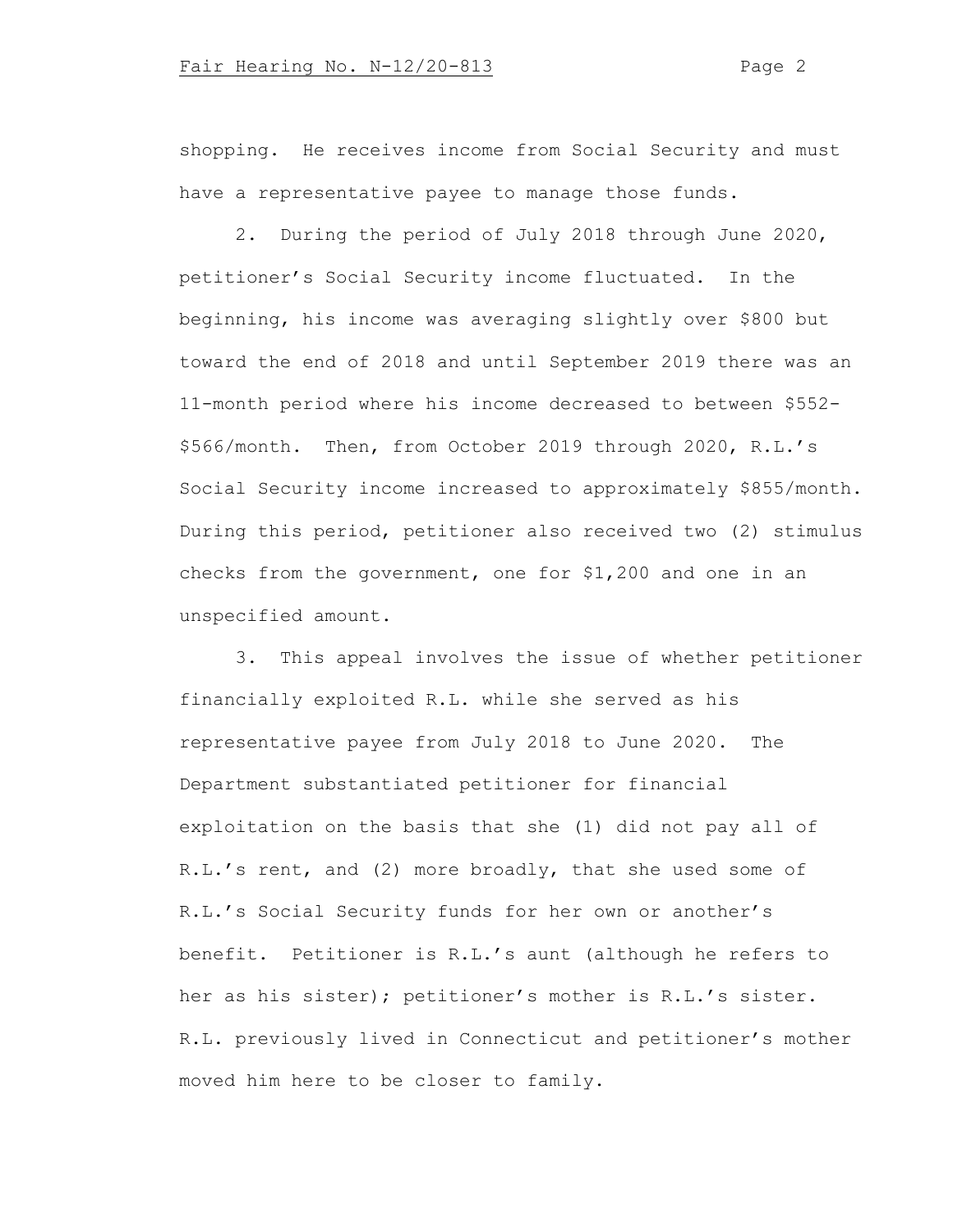4. From June 28, 2018, to present, R.L. has resided in an apartment on the second floor of a building in Newark, Vermont that is managed by Northeast Kingdom Human Services (NKHS) which provides 24/7 staffing. In managing the home where R.L. lives, NKHS provides a Residential Manager/Service Coordinator to oversee staffing and a Team Leader who is responsible for scheduling staff, buying groceries, and managing R.L.'s medication. Prior to living in this NKHS home, R.L. lived in other homes in the area including with his sister and the woman who is his current NKHS Team Leader. R.L. also has a legal guardian who is responsible for overseeing that his needs are met (e.g., that he is attending doctor appointments, therapy, and having community access).

5. In May 2020, the Department's Adult Protective Services (APS) Division received a report of potential financial exploitation of R.L. by petitioner in her capacity as the representative payee. The basis for the complaint was that NKHS reported that it had not been paid by petitioner for all of R.L.'s rent. The APS investigator obtained bank records for R.L.'s account to review rental payments and, as a second aspect of the investigation, looked to determine if all other checks or payments that had been issued from the account were for R.L.'s benefit. When he learned that some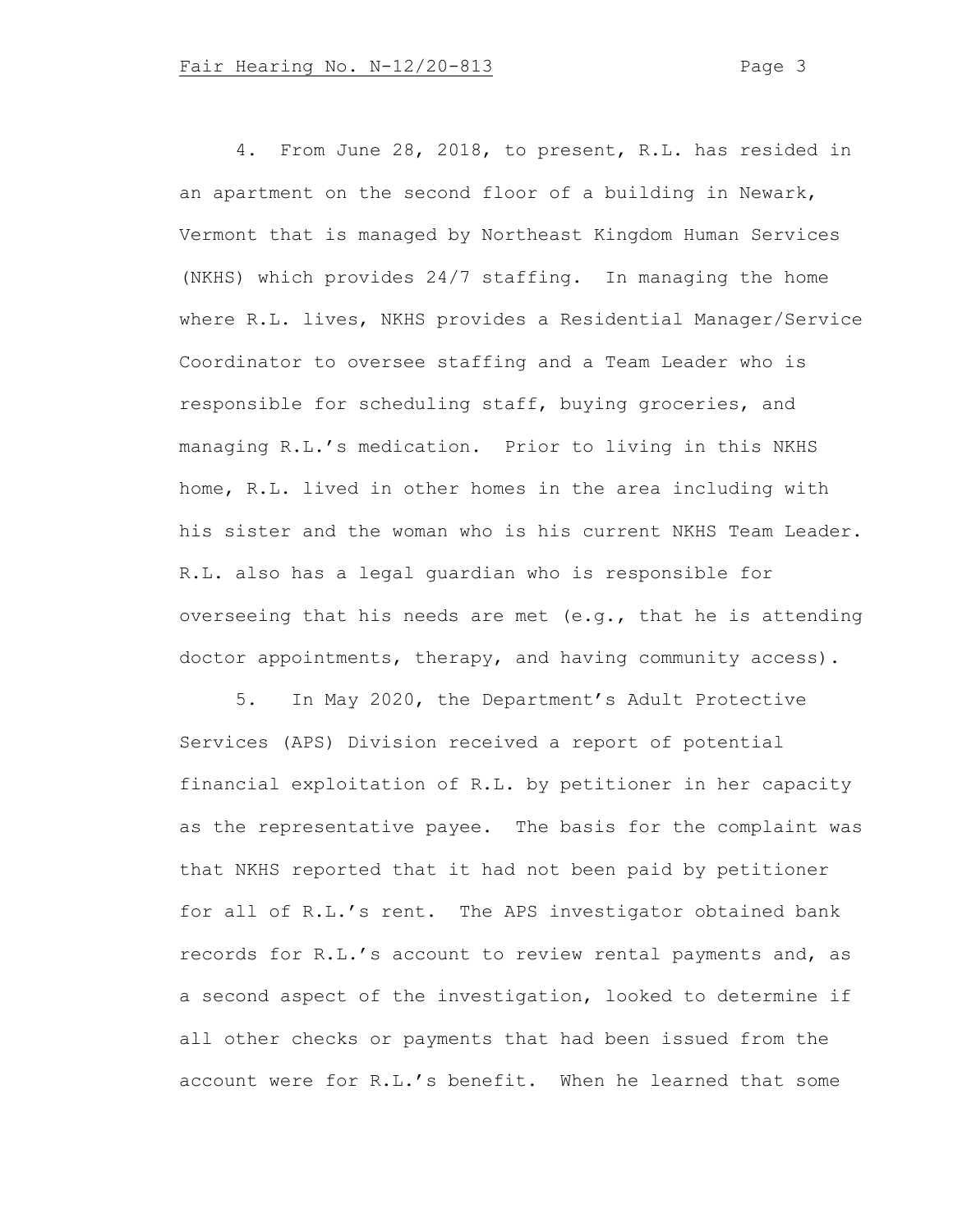purchases had been made from Walmart, the investigator then also obtained account records from Walmart to determine what was purchased. The investigator next interviewed various witnesses, including petitioner, about the records. At hearing, the investigator flagged the following items as deserving review as they did not appear to have been for R.L.'s benefit:

- the alleged overdue rent to NKHS

- 9/5/18 payments of \$11.87 and \$22.98 to Walmart for dog food/treats (as R.L. did not have a dog at his home)
- 6/8/20 payment to Walmart for \$49 for Shark cleaner (that the investigator confirmed was not at R.L.'s residence)
- 4/9/19 payment to Walmart for \$4.71 for 3 curtain rods
- 7/19/18 a \$75 check to an individual for Avon products
- 7/28/18 a \$96.12 check to Eastside Restaurant
- 11/17/18 a \$35 check to Tavern on the Hill restaurant
- a \$77 check to Blanchard Oil
- checks written by petitioner to three or four individuals (for respite or other costs).

The definition of financial exploitation contains the requirement that the conduct be willful and that the party that is acting is taking the action to wrongfully benefit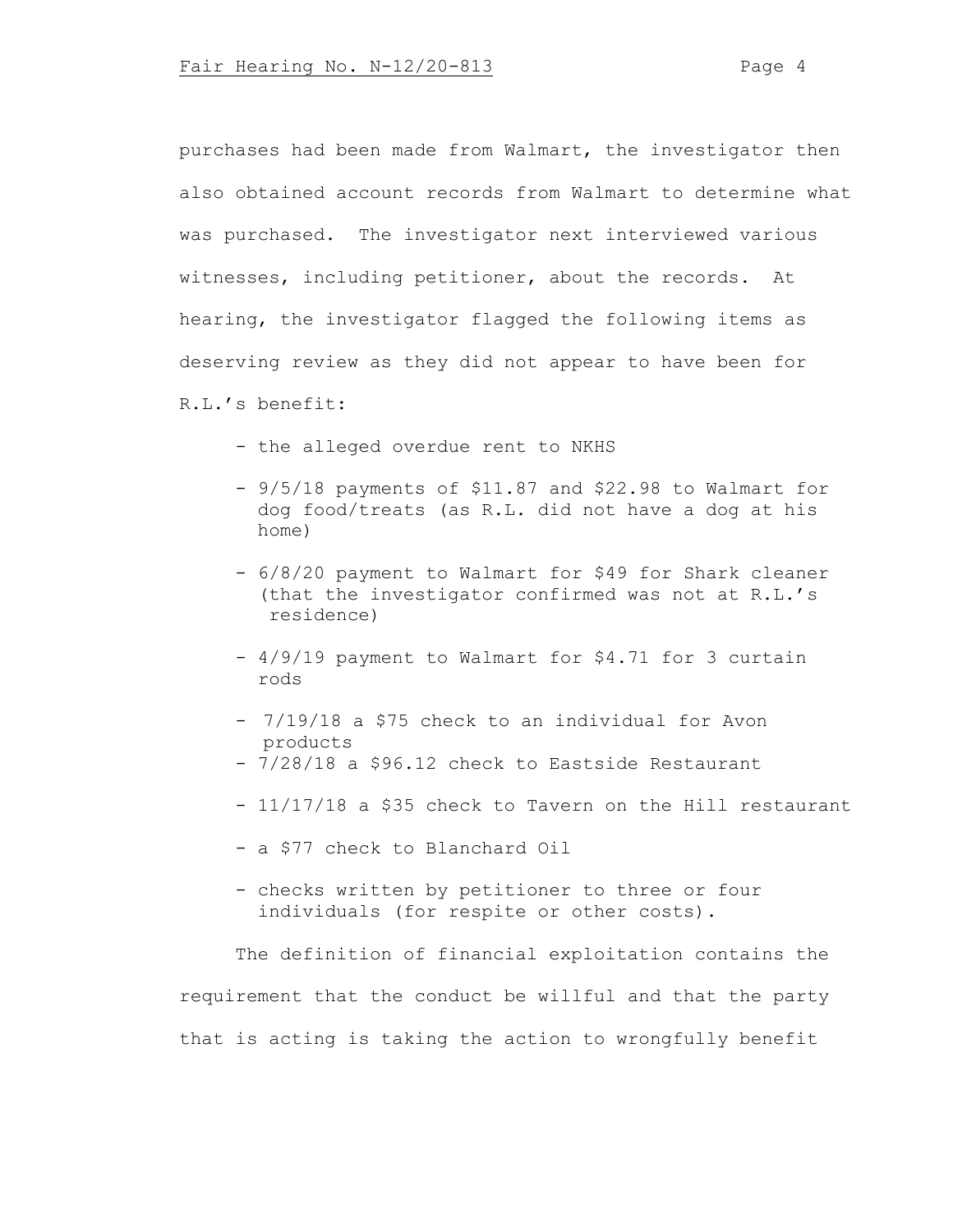herself or another. Each of the transactions noted above must be reviewed under that standard.

# Purchases in question

6. When interviewed by the investigator, petitioner denied any financial exploitation and offered explanations for the purchases as follows: the Eastside Restaurant bill was one that R.L. asked her to pay for his and his sister's (L.O.) dinners (while petitioner paid for her own meal as did another person present); the Tavern on the Hill bill was for a meal for R.L.; the dog treats were for the dog R.L. jointly owns with his sister (that lives at his sister's home); petitioner purchased the cleaner at her mother's request to be left at her mother's home because R.L. regularly visited her mother and R.L. had problems with incontinency and the cleaner was necessary to clean up after his visits; the curtain rods were something she purchased for R.L's apartment; the Avon products were toiletries for R.L. Petitioner stated that she gave R.L. family items when he moved in and purchased items for him for the apartment. In addition, she said that R.L. would speak to his sister daily and tell her things he wanted, and petitioner stated that she would purchase the items and leave them at her mother's for R.L. or a staff person to pick up.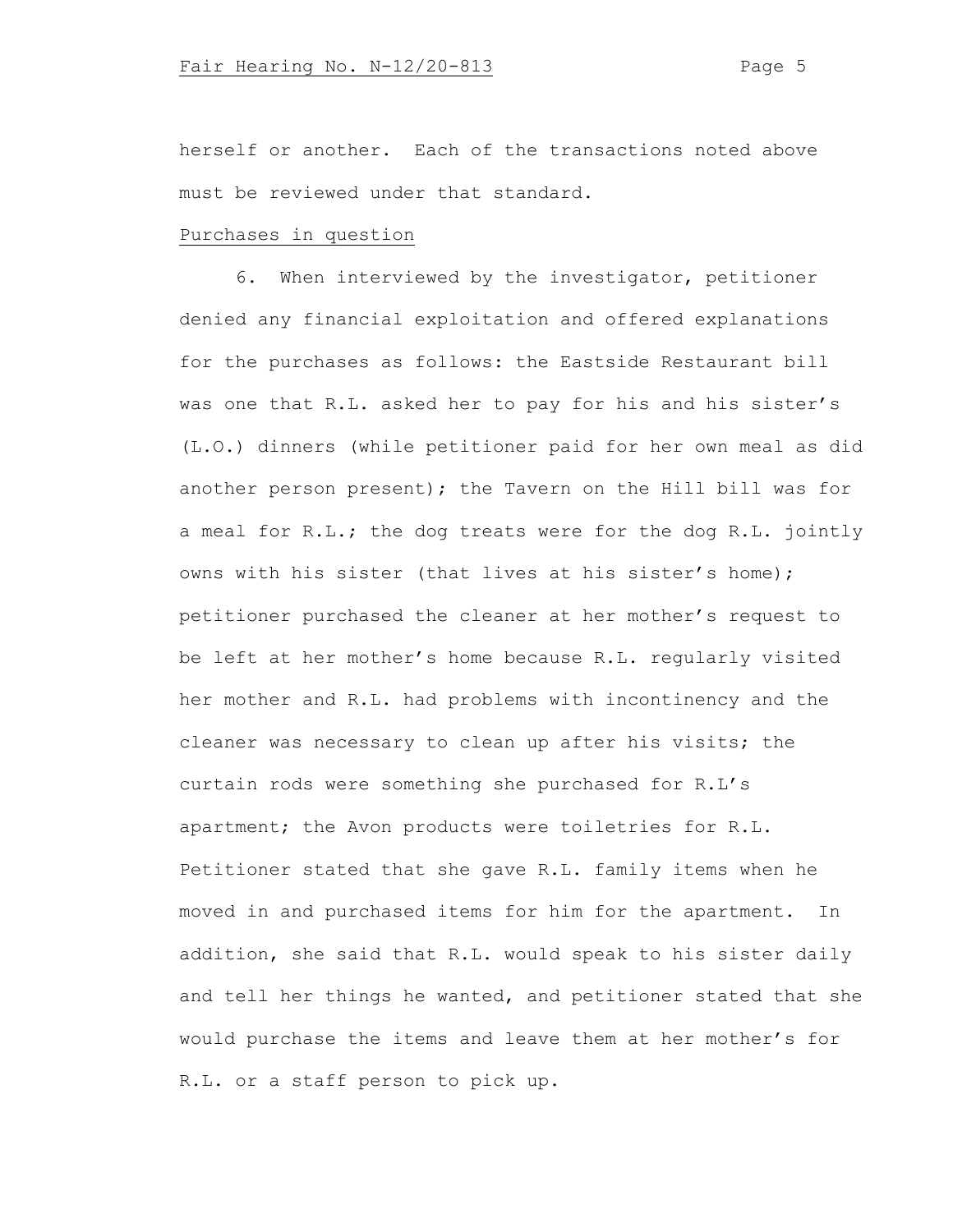7. Petitioner testified that while NKHS did provide groceries to R.L. as part of his rent (room and board), she bought him additional food items that he requested, clothes, and entertainment items on a regular basis, typically weekly, and also gave him spending money (either in case or in gift cards). Regarding the two (2) stimulus checks that R.L. received (first stimulus payment received on May 28, 2020, for \$1,200 and second amount unspecified), petitioner stated with the first check, at R.L.'s request, she bought him a stereo and CDs and some clothes and gave the remaining \$400 from that check to NKHS. Petitioner stated that the entire second stimulus check was delivered to NKHS for petitioner's use. NKHS witnesses did not contest that petitioner provided these funds to them.

8. Of all the other "questionable" payments that were flagged by the investigator, petitioner had explanations for the payments. Although all may not have been wise, the evidence did not demonstrate that the funds were spent with the intent to wrongfully profit petitioner or another party. Arguably the purchase of the cleaner for R.L.'s sister's house is questionable, but on the other hand, the evidence was that R.L. went to his sister's house on a regular basis, that they shared a dog who lived at the sister's home, and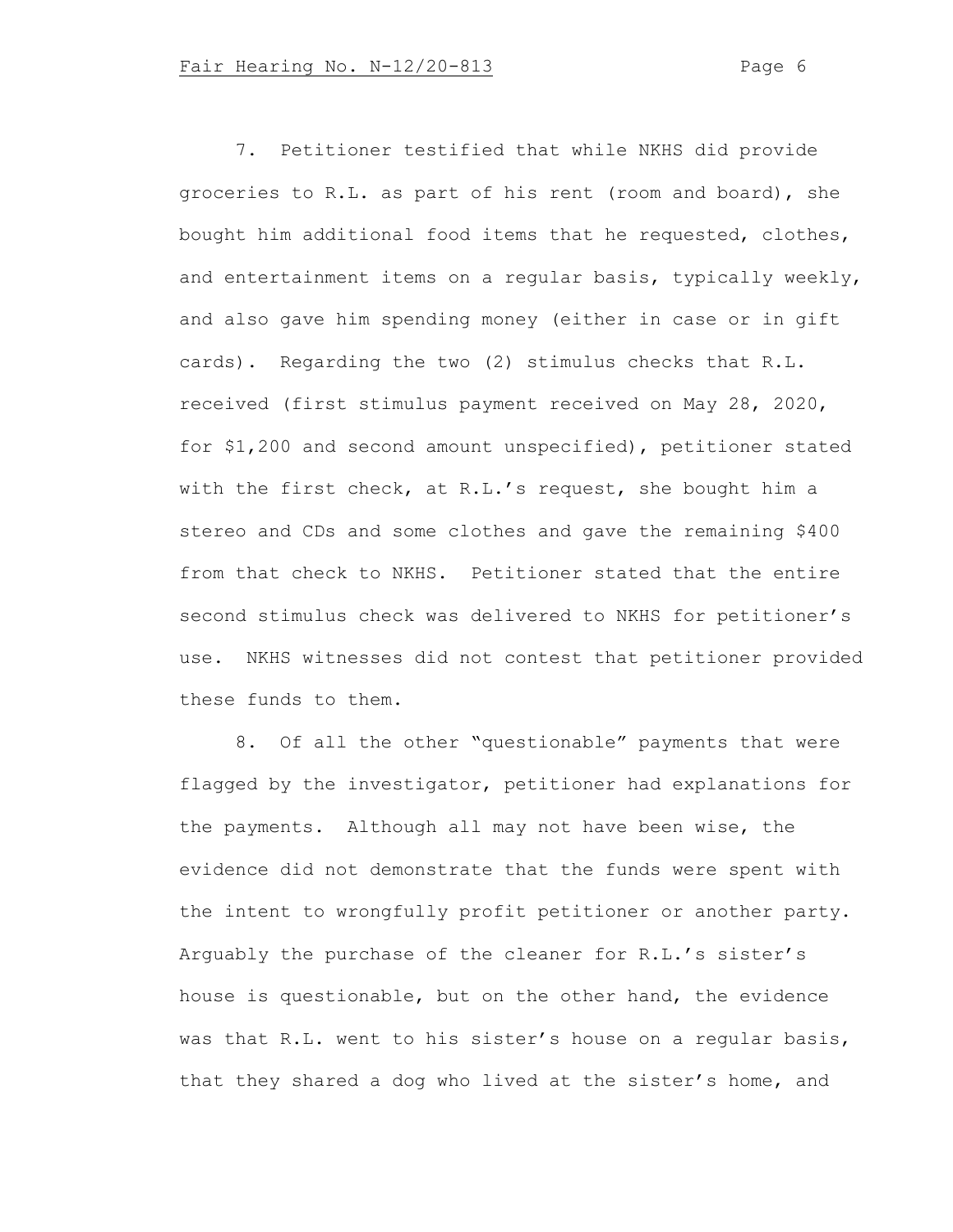that R.L. had incontinence issues at the sister's house that required her to clean up after him.

9. Therefore, the evidence is insufficient to demonstrate that petitioner's purchase of the items noted above was done with the willful intent to profit herself or another.

# Non-payment of R.L.'s rent

10. With respect to the non-payment of R.L.'s rent to NKHS, initially, NKHS had reported that for the time period of July 2018 through July 2020, R.L. owed over \$2,000 in back rent. However, after a review of their records during the hearing<sup>1</sup>, it was determined that only \$147 in rent was unpaid during the July 2018 – June 2020 period in question.

11. Petitioner argued that she had done nothing inappropriate with respect to the rent payments. Her testimony was as follows: NKHS was very unorganized and short staffed when they opened the residential home in July 2018 where R.L. now lives; she had a few conversations with the Service Coordinator about when rent would be due at the

<sup>&</sup>lt;sup>1</sup> Because of questions raised about the amount of back rent owed that came up during the hearing, the Department reviewed past NKHS invoices and R.L.'s social security income and determined that because R.L.'s social security income had been decreased for 11 months during the period in question, R.L. had been overbilled for rent. Therefore, NKHS new calculation of back rent was that R.L. was only \$147 in arrears for the period in question.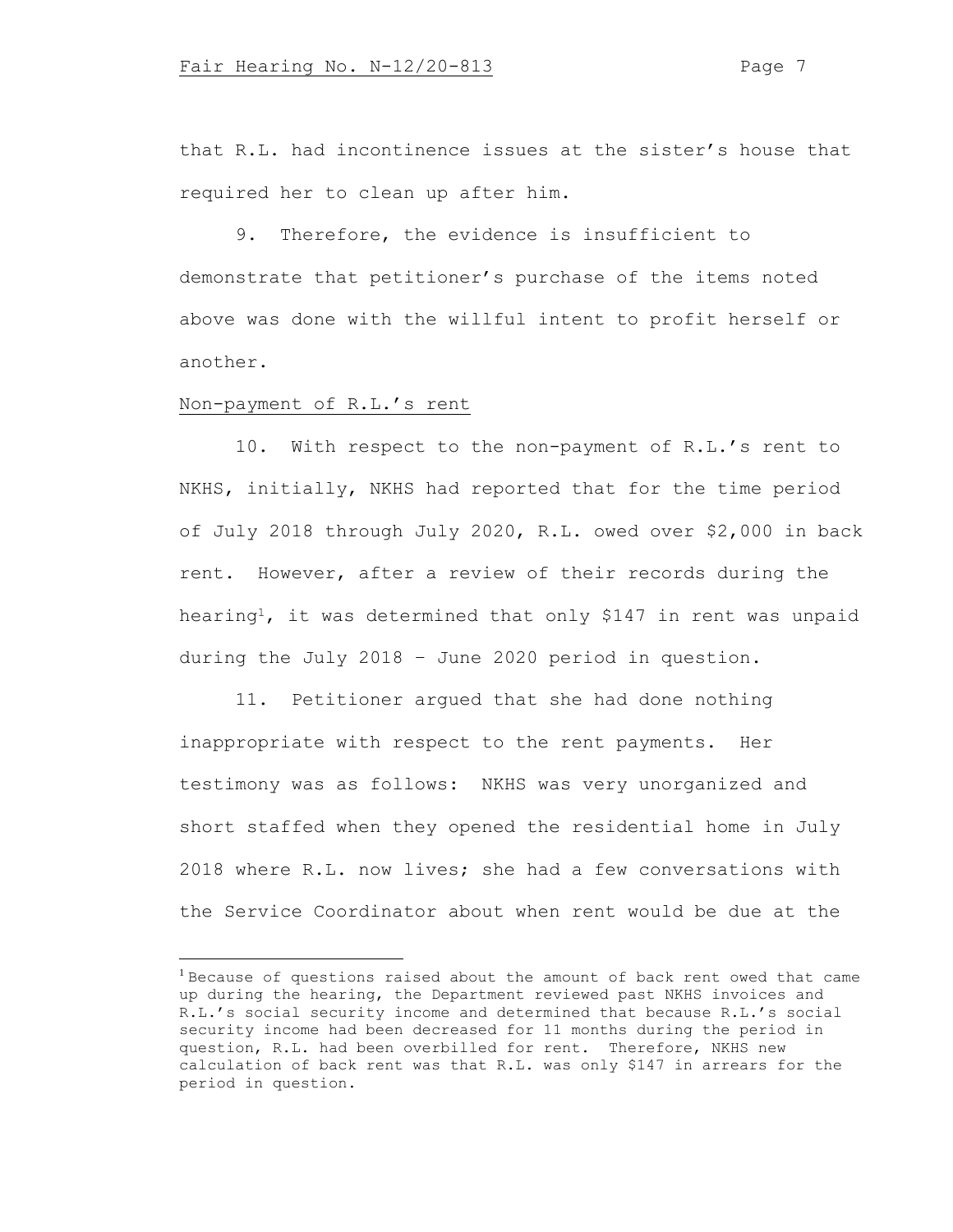outset of R.L.'s stay and he told her "not to worry about it" and that she would get a bill from NKHS. The first bill that she received was for \$6,500 for 10 months of rent (\$650/month except for the 11-month period when R.L.'s Social Security was decreased when the rent was a lower amount). Petitioner testified that she paid a portion of that bill and then began to pay off the arrearage in smaller amounts over time. Neither the Department or NKHS contested that NKHS did not send a rent invoice to petitioner for approximately 10 months after R.L. moved in nor was it contested that the arrearage under discussion stemmed from that initial bill. A review of the checks issued by petitioner to NKHS after the date of that original invoice show that petitioner issued checks to NKHS for R.L.'s rent on, at a minimum, a monthly basis. According to the evidence prepared by the Department, petitioner wrote checks to NKHS for R.L.'s rent as follows:

| $-6/26/19$  | \$500   |
|-------------|---------|
| $-7/16/19$  | \$500   |
| $-8/6/19$   | \$500   |
| $-9/9/19$   | \$2,200 |
| $-11/15/19$ | \$650   |
| $-12/10/19$ | \$700   |
| $-1/18/20$  | S650    |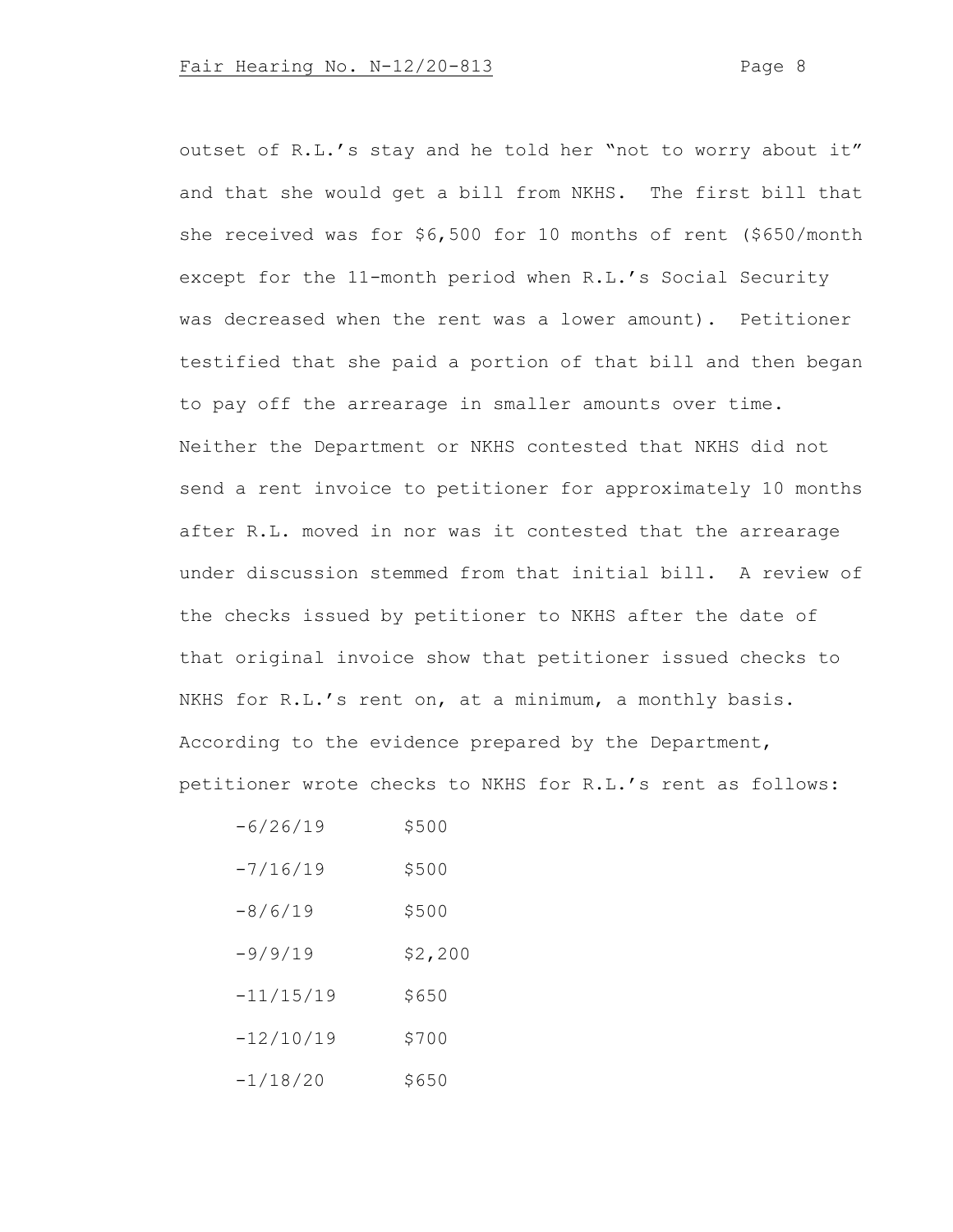| $-2/14/20$ | \$800 |
|------------|-------|
| $-3/17/20$ | \$800 |
| $-4/6/20$  | \$400 |
| $-4/18/20$ | \$200 |
| $-5/13/20$ | \$800 |
| $-6/20/20$ | \$800 |

12. It cannot be said from that record of payments that petitioner was willfully failing to pay NKHS for R.L.'s rent. She was making monthly payments, along with additional payments to pay the arrearage from the original 10-month bill. As noted above, on the third day of hearing, the Department amended its allegation about back rent and stated that only \$147 in back rent was owed for the period July 2018 – June 2020 when petitioner was the representative payee. In sum, while the failure to pay the \$147 in rent arrearage may have been negligent, there is no evidence that petitioner did so to wrongfully profit herself or another.

# Respite payments

13. Another area of petitioner's use of R.L.'s Social Security funds was, according to petitioner, for paying providers for respite care for R.L. or to repay them for costs they had incurred for R.L. Petitioner argued that one reason for having to repay the rent arrearage in small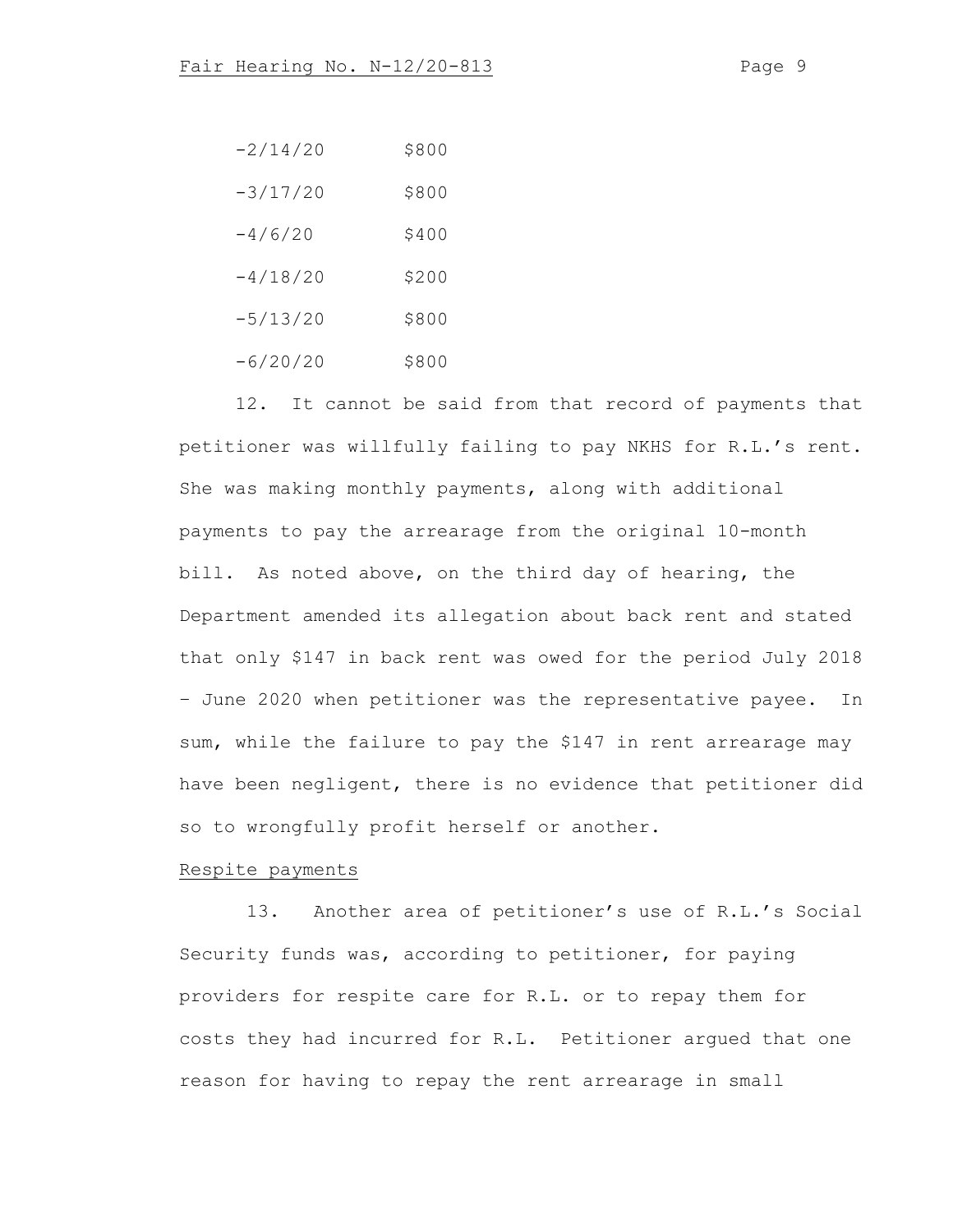amounts was that after R.L. moved into the NKHS apartment in July 2018, NKHS did not always have full staffing and the Service Coordinator would call her and plead with her to find someone to do respite care. The Department presented evidence that petitioner issued several checks dated between July 2018 to December 2018 to individuals in amounts ranging from \$20 to \$200. Most of the checks were written to R.L.'s sister (L.O.) but also to R.L.'s current Team Leader (A.C.) whom he formerly lived with and who also provided him home care prior to July 20182. Petitioner testified that the \$200 payments were the standard daily rates for care providers. Petitioner's mother (R.L.'s sister) testified that she did provide respite care for R.L. either at the direct request of the Service Coordinator or petitioner, however, she could not be definite about the dates of care. NKHS argued that it never asked petitioner to provide respite care after July 2018. A.C., who is R.L.'s current Team Leader at the NKHS apartment, also testified that R.L. had lived with her prior to July 2018 and she was paid \$200/day for his care. She also testified that when R.L. lived with her petitioner would

 $2$ Checks were for dates of payment as follows (date of check may not be for date of care): 7/11/18 to A.C. for \$150, 8/7/18 to L.O for \$200, 8/7/18 to B. for \$200, 8/7/18 to B. for \$200, 8/9/18 to A.C. for \$150, 8/9/19 to Z. for \$100, 9/5/18 to L.O for \$100.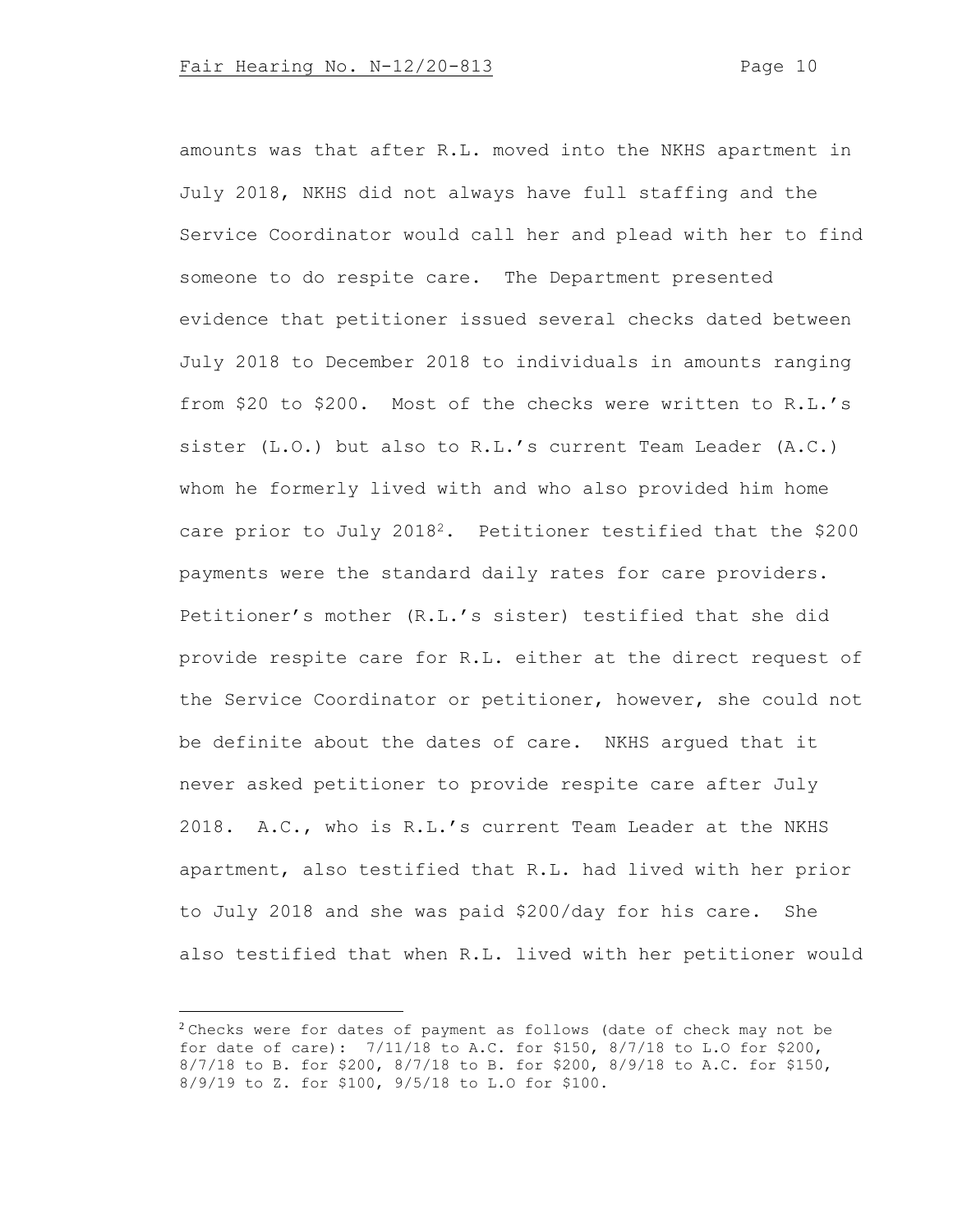write her checks to reimburse her for items that she had purchased or costs she had covered for R.L. Other than petitioner's testimony that this would have been repayment either for respite or costs incurred by R.L., there was no explanation for why two checks for \$150 would have been issued to A.C. after July 2018. NKHS acknowledged that they had used outside respite providers prior to July 2018, but not after. The Service Coordinator and his supervisor testified that their recollection (business records that would have addressed this point were destroyed) was that the house was fully staffed after July 2018 and any respite care would have been arranged by NKHS and the individuals would have been paid via ARIS (third party paying respite providers) from NKHS respite funds available for that purpose, and not from R.L. social security funds. Thus, the parties' testimony was in total conflict on this point. However, given petitioner's testimony that she paid these individuals because they told her they had not been paid for respite care they provided or for costs they had incurred for R.L. and the fact that at least two of the providers testified that they did provide care to R.L. or incur costs for R.L. at some time in 2018 it cannot be concluded that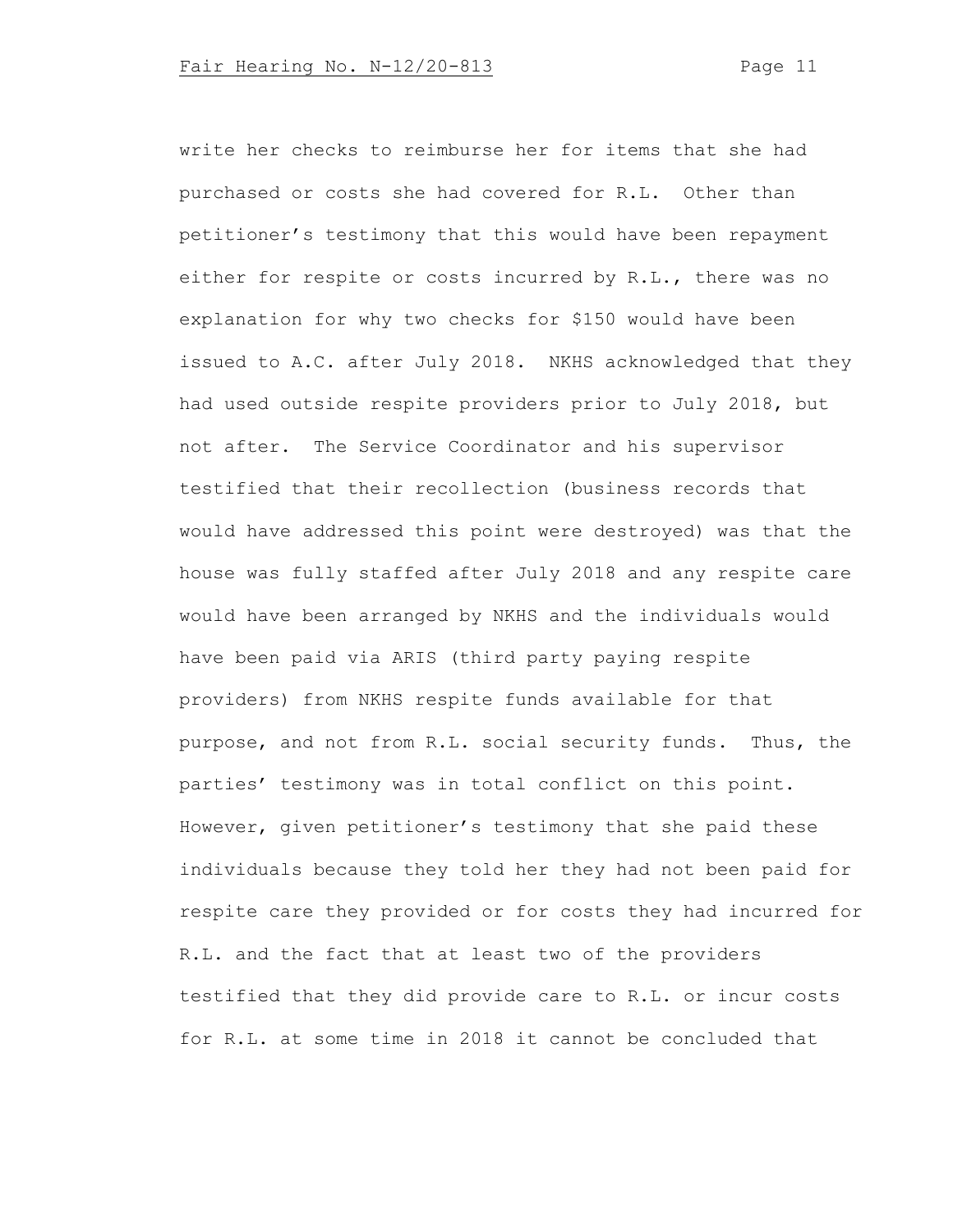petitioner paid these funds for any wrongful purpose or that she profited from these payments.

#### Check to Blanchard Oil

14. The one remaining item under review is the check that petitioner wrote to Blanchard Oil. Petitioner readily admitted, both to the investigator and at hearing, that she wrote a check to Blanchard Oil for \$77 to pay her own bill. Petitioner's explanation was that she was out of the house and realized she had to pay her bill that day and the company's office was about to close but she did not have her own checkbook with her only the checkbook for R.L.'s account. Therefore, she wrote "loan" in the notation line of the check and paid the bill and then paid R.L. back in cash (although not in one installment as he was not able to handle larger sums of money as noted below). The question is whether this act, which petitioner argues was remedied, meets the standard of exploitation. The Department argues that petitioner showed no proof of the repayment; petitioner was offered the opportunity to show proof of repayment but indicated that she had just repaid R.L. in cash. It is troubling that this action would not have been discovered absent the original complaint about the back rent and that petitioner claimed but had no accounting of any repayment of the "loan" to R.L.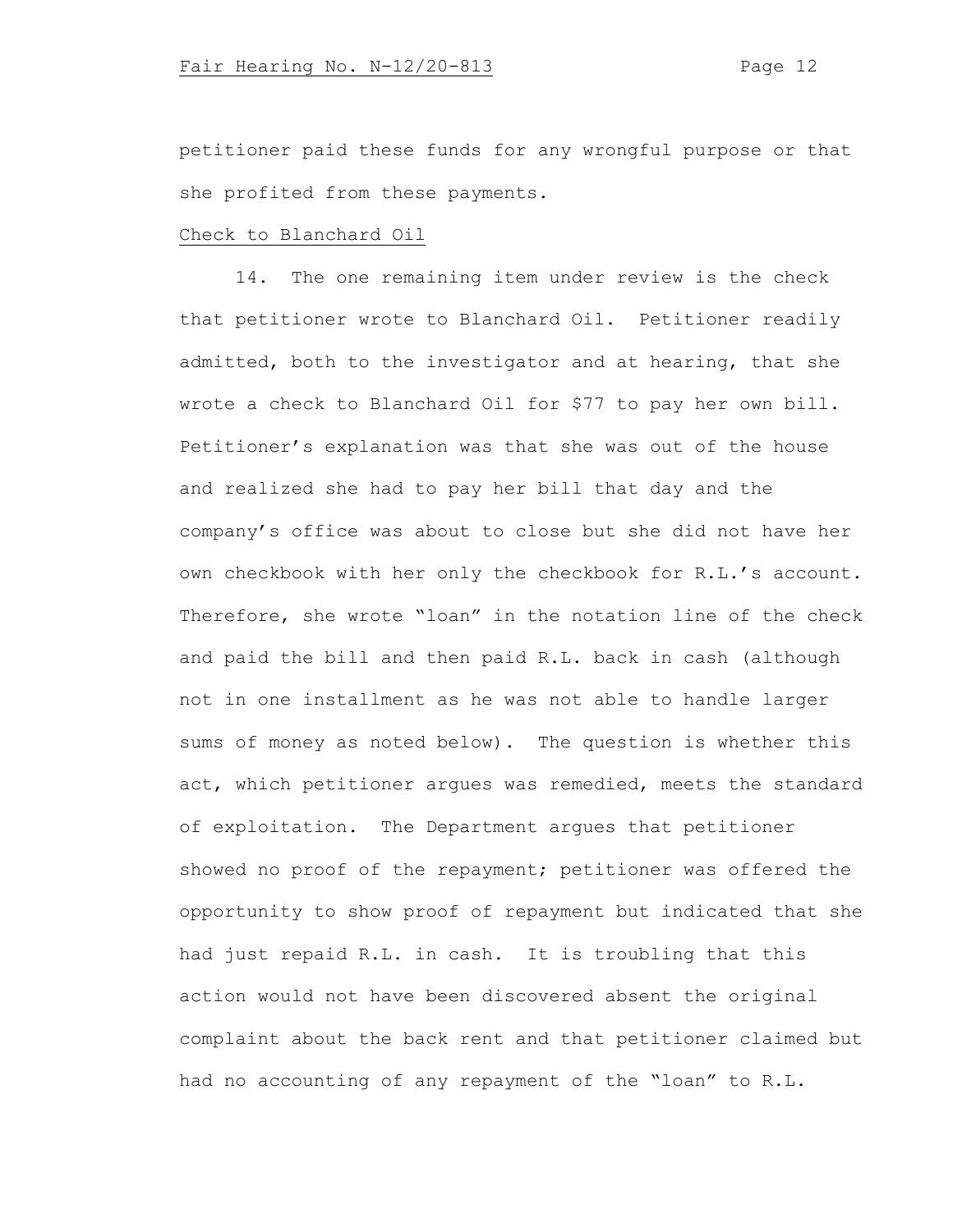15. Petitioner's use of R.L.'s funds to pay her bill was done willfully and it was done to benefit her therefore, this act meets the standard for financial exploitation. Petitioner argues that her action should not be seen as exploitation because she "flagged" this act by noting on the check that it was a "loan" and repaid the money. However, the responsibility of being a representative payee carries with it the obligation to use the payee's funds only for the payee's own benefit and petitioner's action in this instance was improper and meets the statutory definition of exploitation.

# ORDER

The Department's decision substantiating petitioner for financial exploitation is affirmed.

# REASONS

Under 33 V.S.A. § 6906(a) the Department is required to investigate reports of abuse, neglect, or exploitation of a vulnerable adult. Reports are substantiated if the DAIL Commissioner, or designee, determines that there is accurate and reliable information sufficient for "a reasonable person to believe that the vulnerable adult has been abused, neglected, or exploited." 33 V.S.A. § 6902(12). The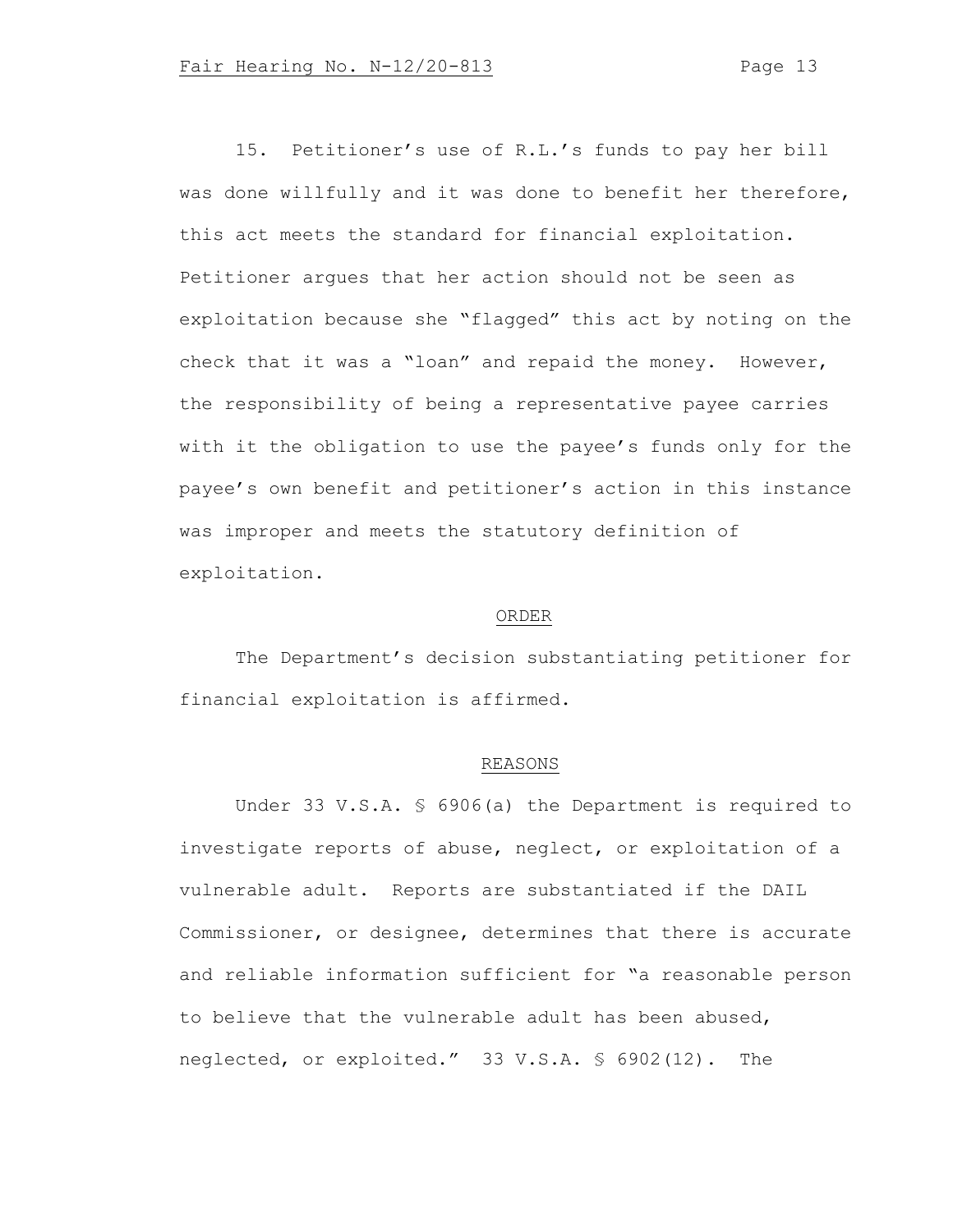Commissioner is required to maintain a registry of all such reports that are substantiated. 33 V.S.A. § 6911(b). Any individual against whom such a report has been substantiated may make a timely appeal to the Human Services Board. 33 V.S.A. § 6906(d). The Board's review of the decision to substantiate is de novo and the burden is on the Department to establish the substantiation by a preponderance of the evidence.

It was undisputed that R.L. is a vulnerable adult. See 33 V.S.A. § 6902(14).

The allegation in this case is financial exploitation. "Exploitation," in pertinent part, is defined as:

(A) Willfully using, withholding, transferring or disposing of funds or property of a vulnerable adult without or in excess of legal authority for the wrongful profit or advantage of another;

33 V.S.A. §§ 6902(6).

In arguing that the petitioner's substantiation should be upheld, the Department states that petitioner willfully misused R.L. funds. The term "willful" has been interpreted by the Vermont Supreme Court, in both the civil and criminal context, to be a "wrong purposefully done." Judd v. Ballard, 66 Vt. 668 (1894) (internal citations omitted); State v. Bean, 202 Vt. 361, 367. And, to find that "exploitation"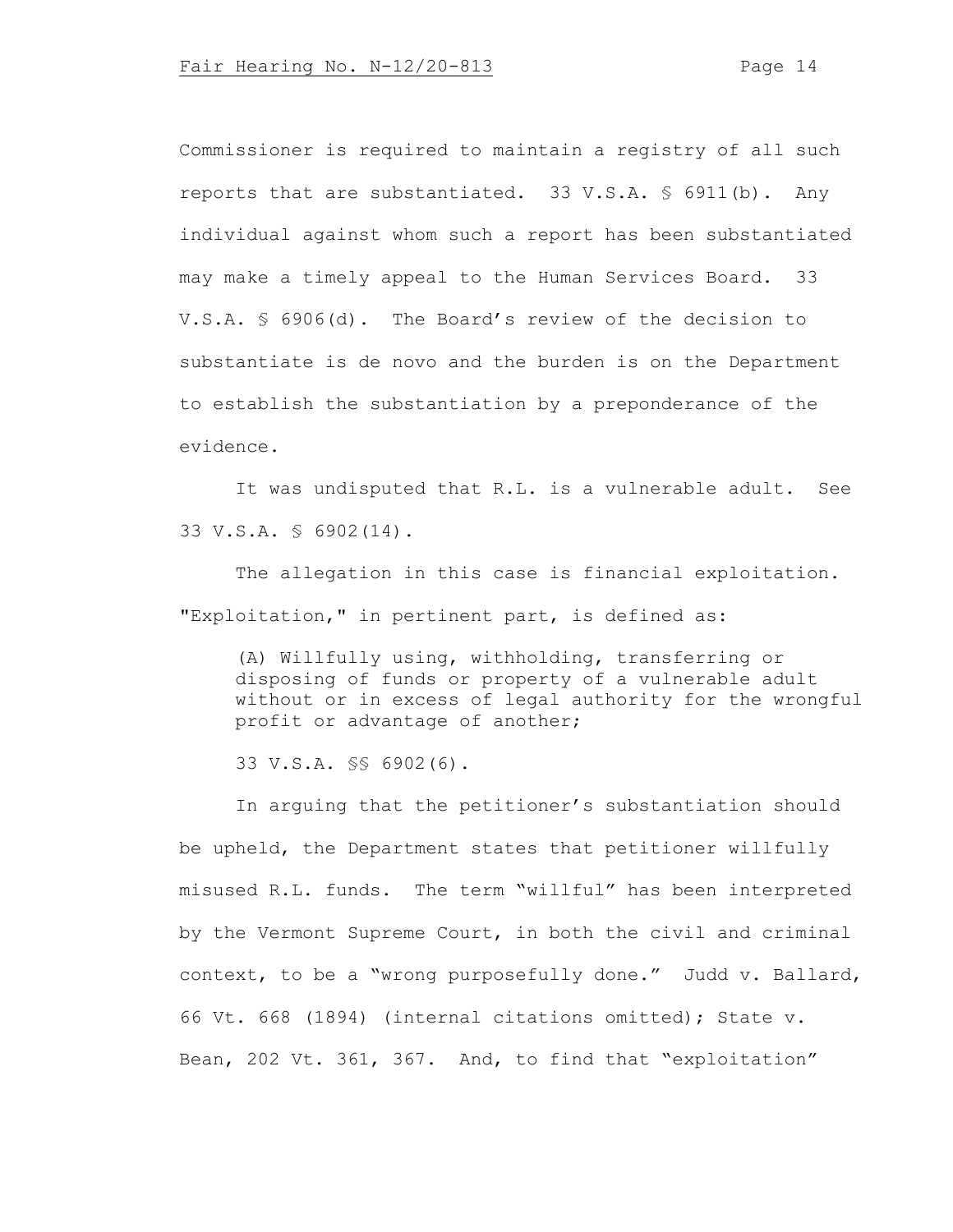occurred the petitioner's actions would also have to have been done for her own, or another's, profit or advantage.

Petitioner clearly was not as diligent as she should have been in her record keeping as to the specific reasons for each expenditure during her term as representative payee and it is also clear that she may not have been the best choice to manage this financial task. However, of the many areas that were questioned petitioner had some explanation for the purchases or payments, and while not all the purchases or payments may have been prudent, there was insufficient evidence to demonstrate that petitioner took those actions for her own wrongful profit or the wrongful profit of another.

However, petitioner's use of R.L.'s Social Security funds to pay her own bill was done willfully and for her own direct benefit. Petitioner's failure to positively establish that she repaid R.L. these funds further aggravate the circumstances. Petitioner had other alternatives; she could have paid her bill the next day or, if she did not have the funds, she could have paid in installments. Instead, she opted to wrongfully access R.L.s' funds, which is a violation of her responsibilities as the representative payee and a violation of the DAIL statute.